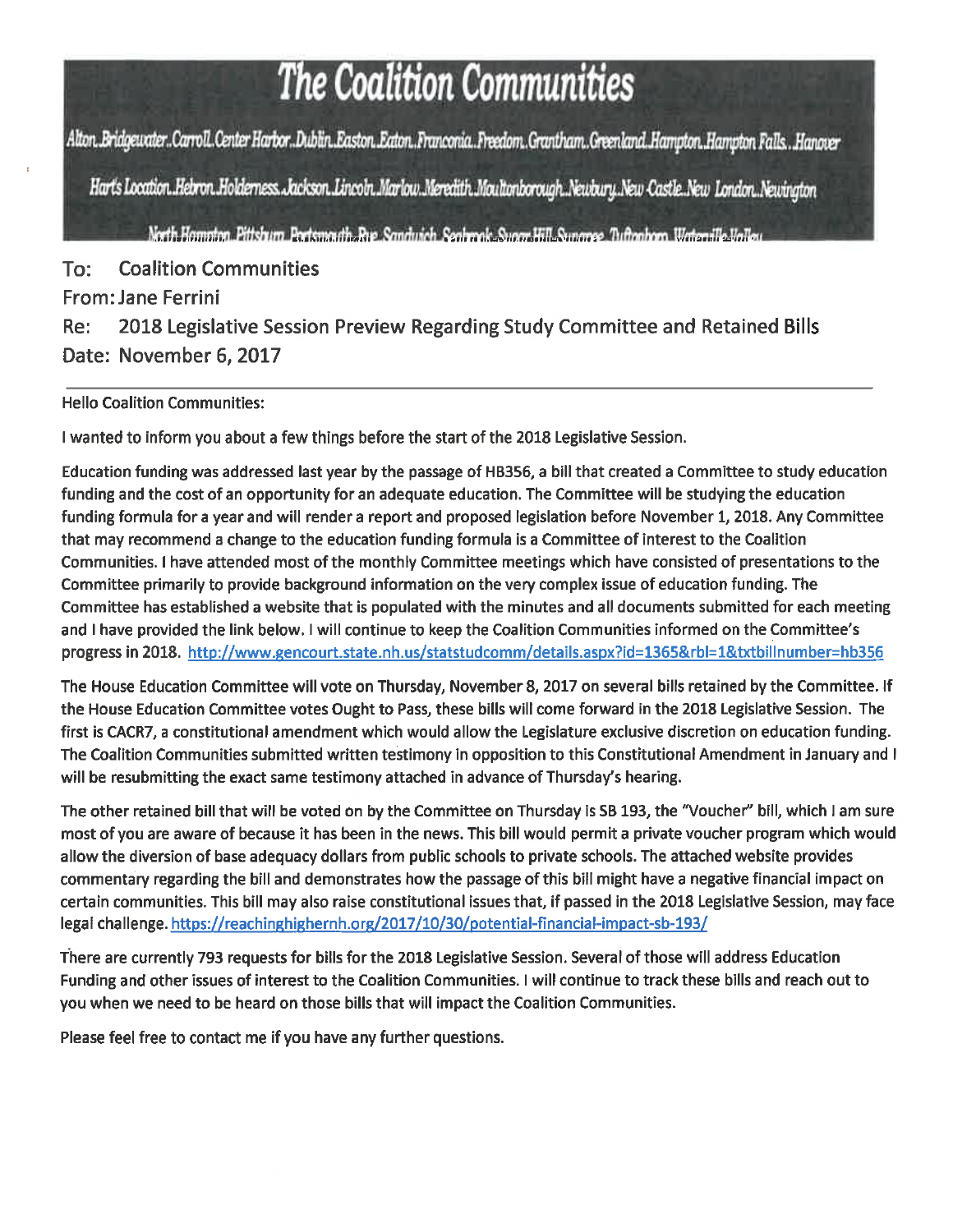#### **CACR 7 - AS INTRODUCED**

#### 2017 SESSION

#### 17-0319 06/04

## CONSTITUTIONAL AMENDMENT CONCURRENT RESOLUTION *7*

RELATING TO: public education.

PROVIDING THAT: the general court shall have the authority to define standards of accountability, mitigate local disparities in educational opportunity and fiscal capacity, and have full discretion to determine the amount of state funding for education.

SPONSORS: Rep. Itse, Rock. 10; Rep. Hill, Merr. 3; Rep. McGuire, Merr. 29; Rep. Hoell, Merr. 23; Rep. Spillane, Rock. 2; Sen. Reagan, Dist 17

COMMITTEE: Education

#### ANALYSIS

─────────────────────────────────────────────────────────────────

This constitutional amendment concurrent resolution provides that the general court shall have the authority to define standards for education, establish standards of accountability, and mitigate local disparities in educational opportunity and fiscal capacity, and have full discretion to determine the amount of state funding for education.

- - - - - - - - - - - - - - - - - - - - - - - - - - - - - - - - - - - - - - - - - - - - - - - - - - - - - - - - - - - - - - - - - - - - - - - - - - -

Explanation: Matter added to current law appears in *bold italics.* Matter removed from current law appears [in brackets and struckthrough.] Matter which is either (a) all new or (b) repealed and reenacted appears in regular type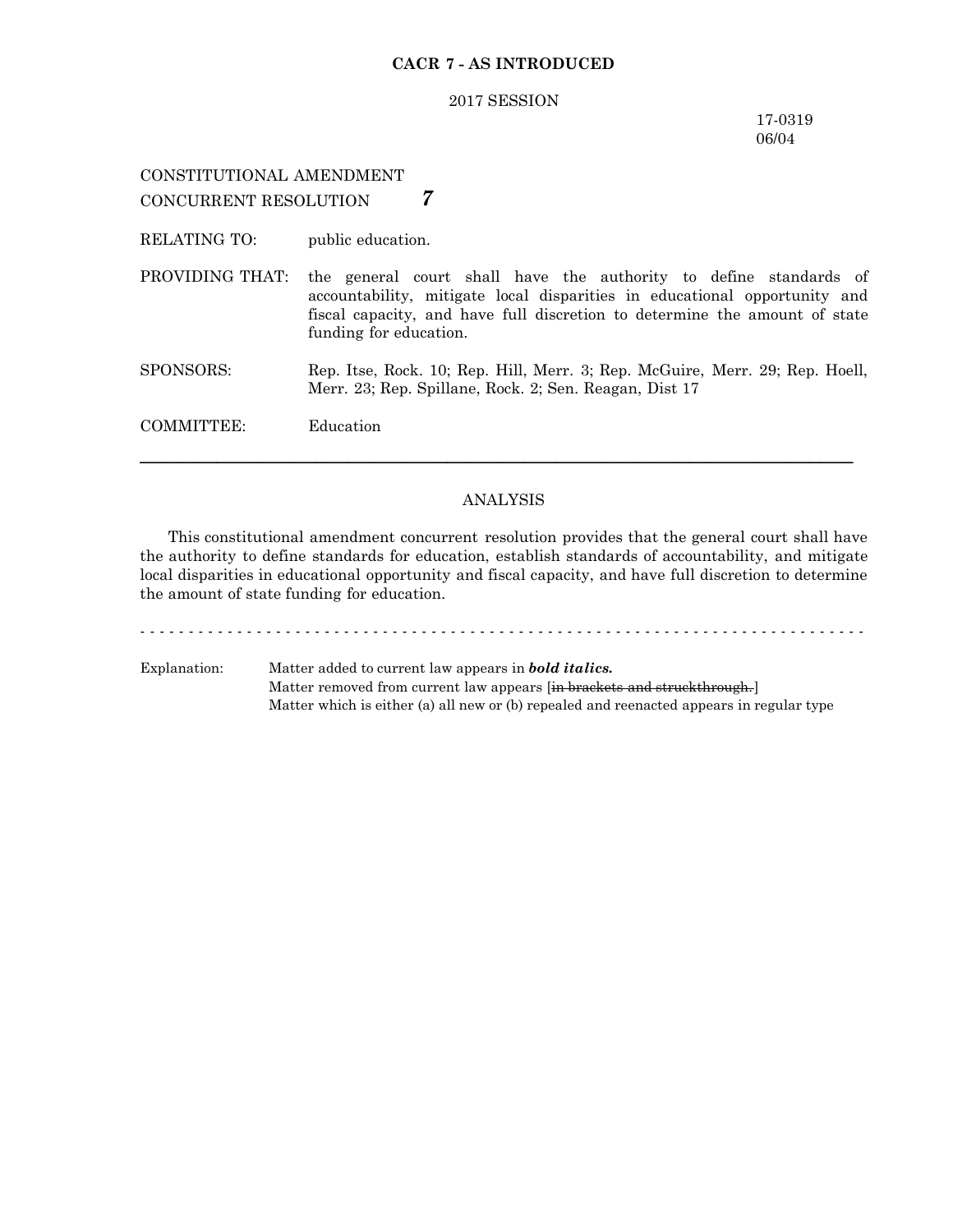#### **CACR 7 - AS INTRODUCED**

#### STATE OF NEW HAMPSHIRE

#### *In the Year of Our Lord Two Thousand Seventeen*

#### CONCURRENT RESOLUTION PROPOSING CONSITUTIONAL AMENDMENT

RELATING TO: public education.

PROVIDING THAT: the general court shall have the authority to define standards of accountability, mitigate local disparities in educational opportunity and fiscal capacity, and have full discretion to determine the amount of state funding for education.

> *Be it Resolved by the House of Representatives, the Senate concurring, that the Constitution of New Hampshire be amended as follows:*

I. That the second part of the constitution be amended by inserting after article 5-b the following new article: 1 2

[Art.] 5-c [Public Education.] In fulfillment of the provisions with respect to education set forth in Part II, Article 83, the General Court shall have the authority and full discretion to define reasonable standards for elementary and secondary public education, to establish reasonable standards of accountability therefor, and to mitigate local disparities in educational opportunity and fiscal capacity. Further, in the exercise thereof, the General Court shall have full discretion to determine the amount of, and methods of raising and distributing, State funding for education. 3 4 5 6 7 8

- II. That the above amendment proposed to the constitution be submitted to the qualified voters of the state at the state general election to be held in November, 2018. 9 10
- 

13

15

III. That the selectmen of all towns, cities, wards and places in the state are directed to insert in their warrants for the said 2018 election an article to the following effect: To decide 11 12

whether the amendments of the constitution proposed by the 2017 session of the general court shall

be approved. 14

IV. That the wording of the question put to the qualified voters shall be:

"Are you in favor of amending the second part of the constitution by inserting after article 5-b a new article to read as follows: 16 17

[Art.] 5-c [Public Education.] In fulfillment of the provisions with respect to education set forth in Part II, Article 83, the General Court shall have the authority and full discretion to define reasonable standards for elementary and secondary public education, to establish reasonable standards of accountability therefor, and to mitigate local disparities in educational opportunity and fiscal capacity. Further, in the exercise thereof, the General Court shall have full discretion to determine the amount of, and methods of raising and distributing, State funding for education." 18 19 20 21 22 23

V. That the secretary of state shall print the question to be submitted on a separate ballot or on the same ballot with other constitutional questions. The ballot containing the question shall include 2 squares next to the question allowing the voter to vote "Yes" or "No." If no cross is made 24 25 26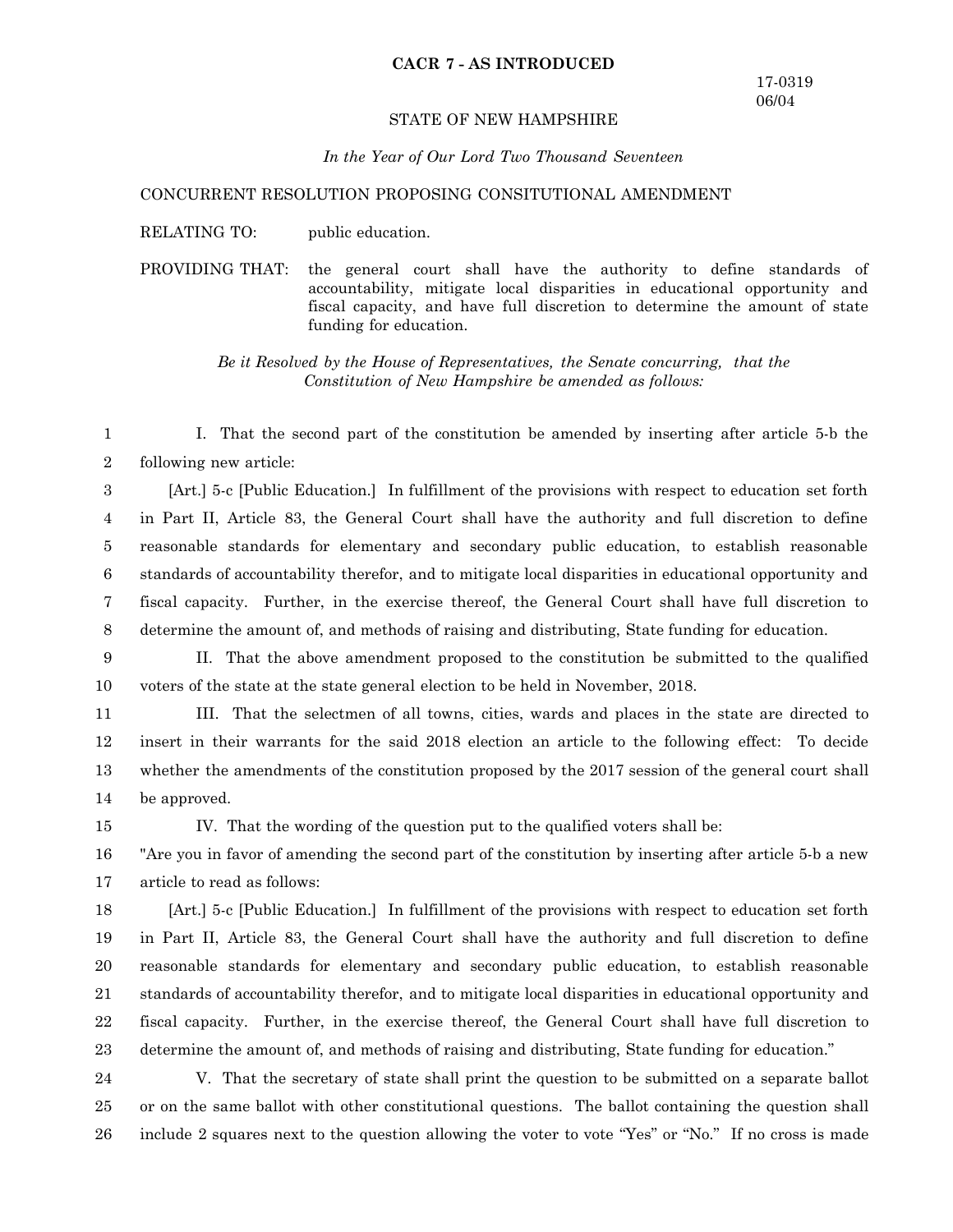## **CACR 7 7 - AS INTRODUCED - Page 2 -**

in either of the squares, the ballot shall not be counted on the question. The outside of the ballot shall be the same as the regular official ballot except that the words "Questions Relating to Constitutional Amendments proposed by the 2017 General Court" shall be printed in bold type at the top of the ballot. 1 2 3 4

- VI. That if the proposed amendment is approved by 2/3 of those voting on the amendment, 5
- it becomes effective when the governor proclaims its adoption. 6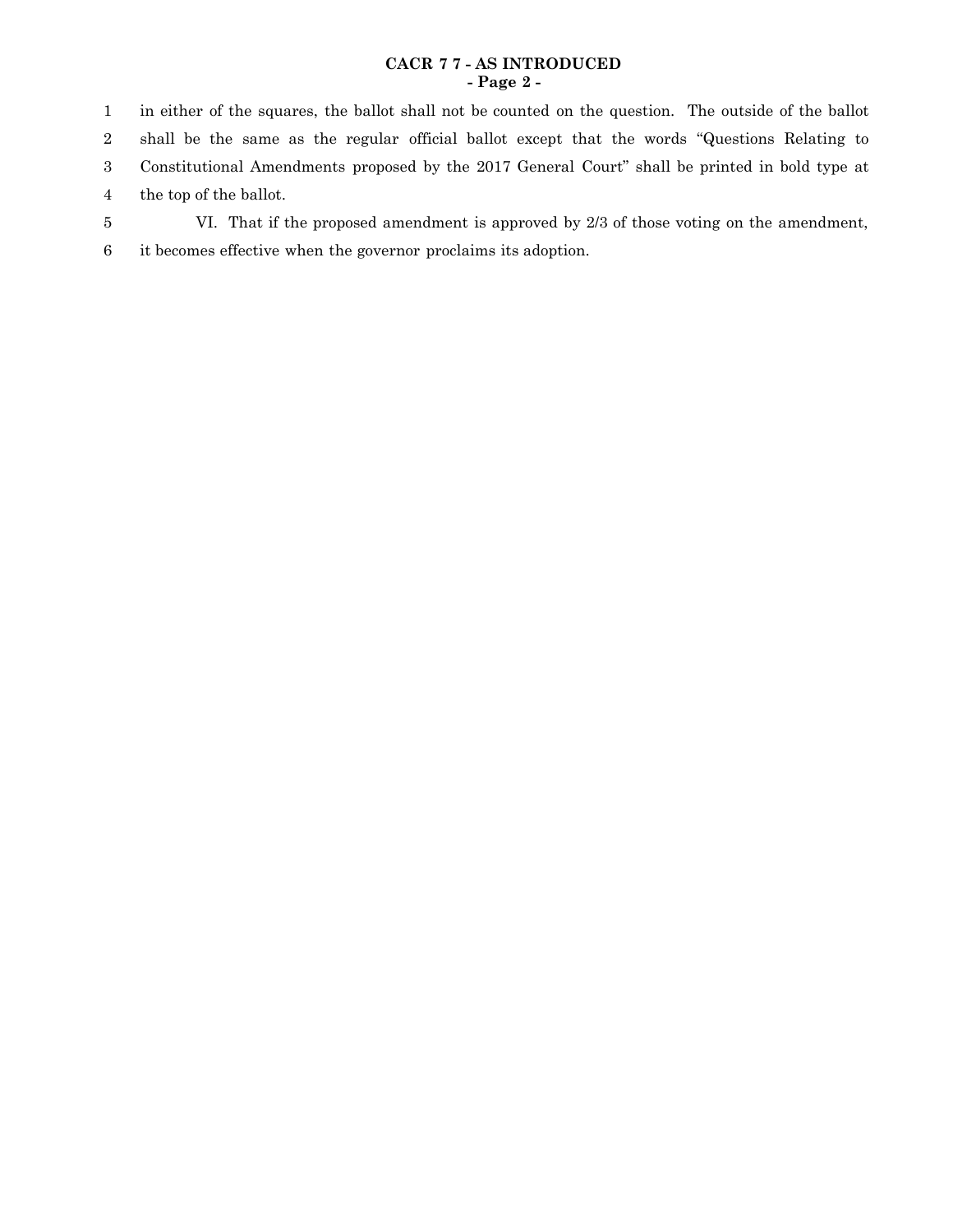# **The Coalition Communities**

Alton Reidgewater Carroll Center Harbor. Dublin Easton Eaton Pranconia. Freedom Grantham Greenkand Hampton Harryton Falls. Hanover Hartz Location, Hebron Holderness Asckson, Lincoby Mariow Meredith Moultonborough, Newlary New Castle, New London, Newington Sacth Harmston, Dittalecen Dartsmarth Rue Sandraich Se

- Chairman Ladd and Members of the House Education Committee To:
- From: Jane Ferrini, on behalf of the Coalition Communities\*
- CACR 7, as amended Re:
- Date: January 20, 2017

Chairman Ladd and Members of the House Education Committee:

The Coalition Communities, a group of communities that are former "donor" communities, do not support CACR7 as amended. By giving the Legislature "exclusive" discretion on education funding, CACR7, if passed, could permit future Legislators to vote not to fund education and potentially adopt an education funding scheme that could create the return of "donor" communities. Further, CACR7 appears to remove judicial oversight, which would be a violation of the Separation of Powers as set forth in the Constitution of New Hampshire, Part I, [Art] 37.

For these reasons, the Coalition Communities do not support CACR7 as amended and request Members of the House Education Committee to vote it Inexpedient to Legislate.

Thank you for your attention and consideration.

Sincerely.

 $\epsilon$ 

ane Ferrini, on behalf of the Coalition Communities I Junkins Ave. Portsmouth, NH 03801 (603) 610-7256 jferrini@cityofportsmouth.com

\*Alton, Bridgewater, Carroll, Center Harbor, Dublin, Easton, Eaton, Franconia, Freedom, Grantham, Greenland, Hampton, Hampton Falls, Hanover, Hart's Location, Hebron, Holderness, Jackson, Lincoln, Marlow, Meredith, Moultonborough, Newbury, New Castle, New London, Newington, North Hampton, Pittsburg, Portsmouth, Rye, Sandwich, Seabrook, Sugar Hill, Sunapee, Tuftonboro, Waterville Valley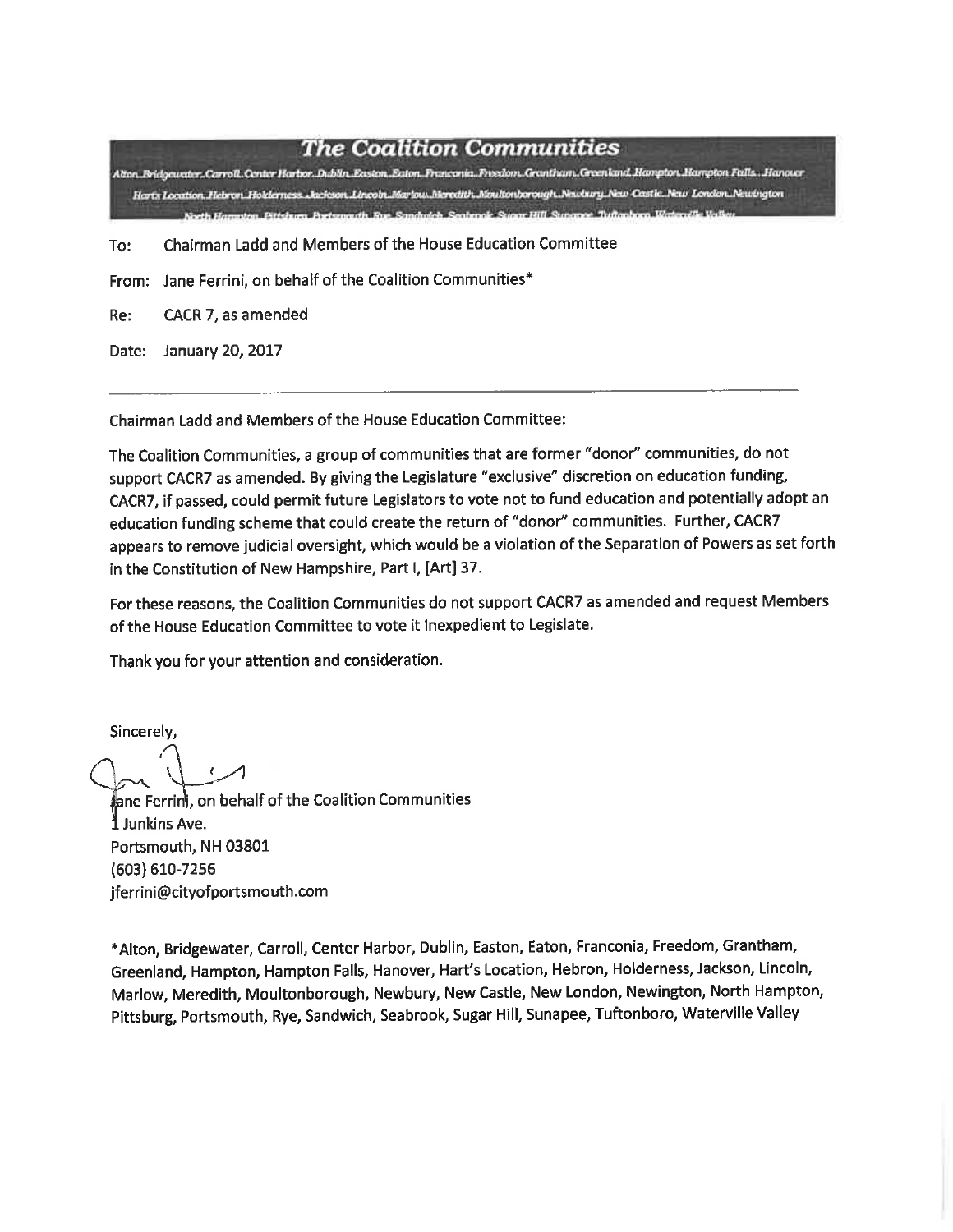## **SB 193-FN - AS AMENDED BY THE SENATE**

02/23/2017 0500s

### 2017 SESSION

17-0912 04/05

| SENATE BILL | 193-FN                                                        |
|-------------|---------------------------------------------------------------|
| AN ACT -    | establishing education freedom savings accounts for students. |
| SPONSORS:   | Sen. Reagan, Dist 17; Rep. Pitre, Straf. 2                    |
| COMMITTEE:  | Education                                                     |

# ANALYSIS

─────────────────────────────────────────────────────────────────

This bill establishes education freedom savings accounts for children between 5 and 20 years of age.

- - - - - - - - - - - - - - - - - - - - - - - - - - - - - - - - - - - - - - - - - - - - - - - - - - - - - - - - - - - - - - - - - - - - - - - - - - -

Explanation: Matter added to current law appears in *bold italics.* Matter removed from current law appears [in brackets and struckthrough.] Matter which is either (a) all new or (b) repealed and reenacted appears in regular type.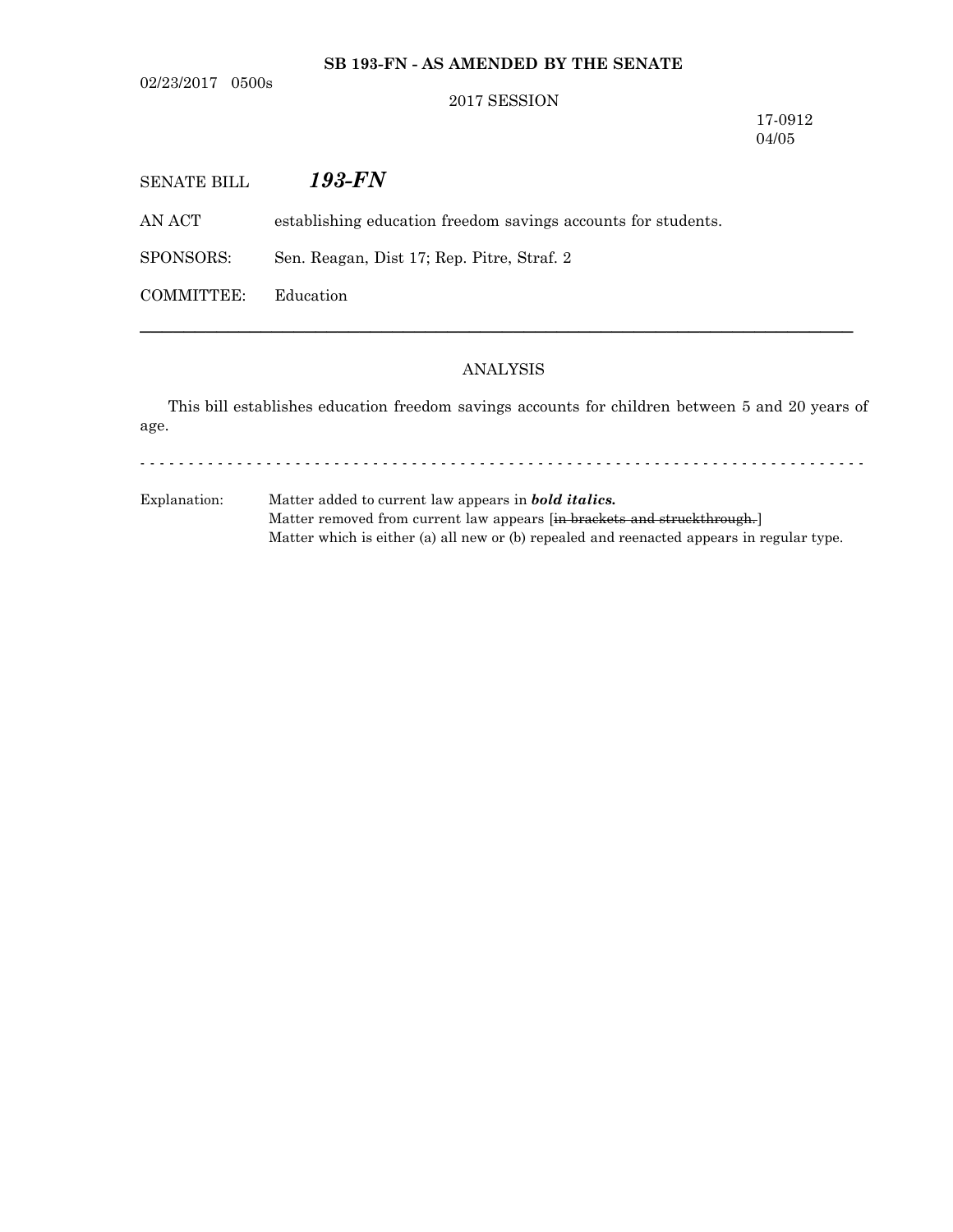## STATE OF NEW HAMPSHIRE

# *In the Year of Our Lord Two Thousand Seventeen*

|                  | AN ACT        | establishing education freedom savings accounts for students.                                     |
|------------------|---------------|---------------------------------------------------------------------------------------------------|
|                  |               | Be it Enacted by the Senate and House of Representatives in General Court convened:               |
| $\mathbf{1}$     |               | 1 New Chapter; Education Freedom Savings Accounts. Amend RSA by inserting after chapter           |
| $\sqrt{2}$       |               | 194-D the following new chapter:                                                                  |
| $\,3$            |               | <b>CHAPTER 194-E</b>                                                                              |
| 4                |               | EDUCATION FREEDOM SAVINGS ACCOUNTS                                                                |
| 5                |               | 194-E:1 Definitions. In this chapter:                                                             |
| 6                |               | I. "Account" means an education freedom savings account established for an eligible student       |
| 7                |               | pursuant to this chapter.                                                                         |
| 8                |               | II. "Commissioner" means the commissioner of the department of education.                         |
| $\boldsymbol{9}$ |               | III. "Department" means the department of education.                                              |
| 10               |               | IV. "Eligible student" means a New Hampshire resident who is at least 5 years of age and          |
| 11               |               | not more than 20 years of age, who has not graduated from high school and is:                     |
| 12               |               | (a) Currently attending a New Hampshire public school, including a chartered public               |
| 13               |               | school, and for whom the adequate education grant in the next school year would be reduced if the |
| 14               |               | student were removed from the average daily membership calculation; or                            |
| 15               |               | (b) A kindergarten student; or                                                                    |
| 16               |               | (c) Receiving home education pursuant to RSA 193-A.                                               |
| 17               | V.            | "Nonpublic school" shall mean any public academy or private school approved for                   |
| 18               |               | attendance by the department.                                                                     |
| 19               |               | VI. "Parent" means the natural or adoptive parent or legal guardian of an eligible student.       |
| 20               |               | VII. "Postsecondary institution" means an institution within the university system of New         |
| 21               |               | Hampshire or the community college system of New Hampshire.                                       |
| 22               |               | VIII. "Program" means the education savings account program established in this chapter.          |
| 23               |               | IX. "Resident school district" means the public school district in which the eligible student     |
| 24               | resides.      |                                                                                                   |
| 25               |               | X. "Scholarship organization" means a charitable organization incorporated or qualified to        |
| ${\bf 26}$       |               | do business in this state that:                                                                   |
| $\sqrt{27}$      |               | (a) Is exempt from federal income taxation pursuant to section $501(c)(3)$ of the Internal        |
| $\bf 28$         | Revenue Code; |                                                                                                   |
| $\bf 29$         |               | (b) Complies with applicable state and federal anti-discrimination and privacy laws;              |
| 30               |               | (c) Is registered with the department of justice, director of charitable trusts; and              |
| 31               |               | (d) Has been approved by the department of revenue administration for the purpose of              |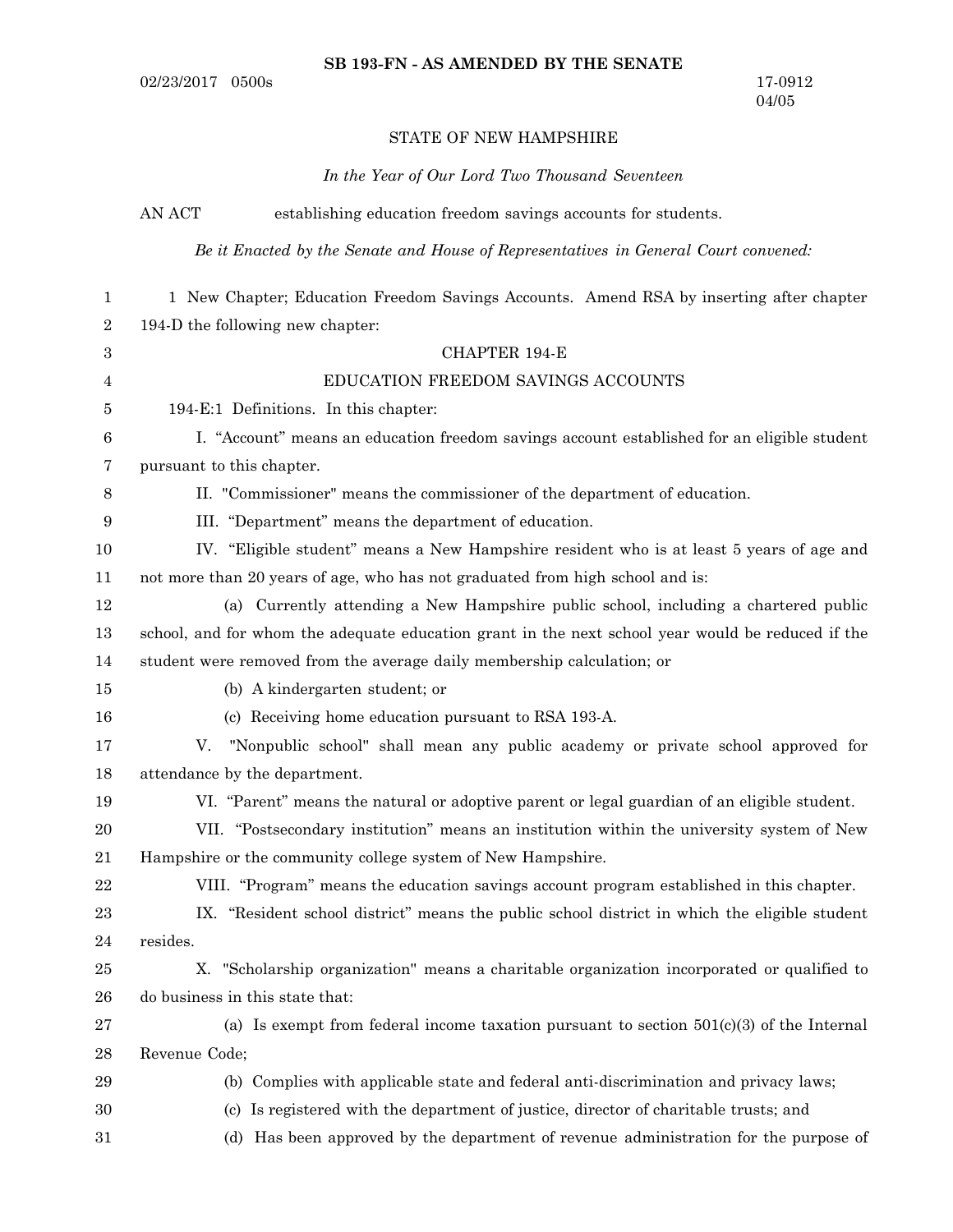## **SB 193-FN - AS AMENDED BY THE SENATE - Page 2 -**

| $\mathbf{1}$     | issuing scholarships pursuant to RSA 77-G.5.                                                           |
|------------------|--------------------------------------------------------------------------------------------------------|
| 2                | XI. "Treasurer" means the treasurer of the state of New Hampshire.                                     |
| $\boldsymbol{3}$ | 194-E:2 Program Eligibility.                                                                           |
| 4                | I. There is established an education freedom savings account program. The parent of an                 |
| 5                | eligible student may receive a grant from a scholarship organization if the parent signs a contract    |
| $\,6\,$          | with the scholarship organization in which the parent agrees to provide an education for the eligible  |
| 7                | student in science, mathematics, language, government, history, health, reading, writing, spelling,    |
| $8\,$            | the history of the constitutions of New Hampshire and the United States, and an exposure to and        |
| 9                | appreciation of art and music.                                                                         |
| 10               | II. The parent of an eligible student who signs a contract with a scholarship organization             |
| 11               | agrees to use the funds deposited in an eligible student's account for any of the following qualifying |
| 12               | educational expenses:                                                                                  |
| 13               | Tuition for course fees at any public school, chartered public school, nonpublic<br>(a)                |
| 14               | school, or program approved by the department pursuant to RSA 186-C:5.                                 |
| 15               | Textbooks, curriculum, or supplemental materials required to administer the<br>(b)                     |
| 16               | curriculum.                                                                                            |
| 17               | (c) Payment to a tutor or tutoring facility.                                                           |
| 18               | (d) Fees for transportation to and from an educational service provider paid to a fee-for-             |
| 19               | service transportation provider, not to exceed \$750 per school year.                                  |
| 20               | (e) Tuition and fees for online learning programs.                                                     |
| 21               | (f) Educational services or therapies from a licensed or certified practitioner or provider,           |
| 22               | including licensed or certified paraprofessionals or educational aides.                                |
| 23               | (g) Tuition and fees at a postsecondary institution.                                                   |
| $\bf{24}$        | Computer hardware and software and other assistive devices if an eligible school,<br>(h)               |
| 25               | licensed or certified tutor, licensed or certified educational service practitioner or provider, or    |
| 26               | licensed medical professional verifies in writing that these items are essential for the student to    |
| 27               | meet annual, measurable goals.                                                                         |
| 28               | Fees for a nationally standardized norm-referenced achievement test, advanced<br>(i)                   |
| 29               | placement examination, or any exam related to college admission.                                       |
| 30               | (j) Contributions to a Coverdell education savings account established under 26 U.S.C.                 |
| 31               | section 530 for the benefit of the eligible student, except that funds used for elementary or          |
| 32               | secondary education expenses may be used for expenses otherwise allowed under this section.            |
| 33               | III. The parent of an eligible student shall be provided copies of all signed agreements.              |
| 34               | IV. The parent of an eligible student shall be required to annually renew the agreement to             |
| 35               | continue participation in the program.                                                                 |
| 36               | V. No eligible student shall receive a grant under this chapter and an education tax credit            |
| 37               | scholarship pursuant to RSA 77-G in the same school year.                                              |

38

VI. Eligible students participating in the program may participate in curricular and co-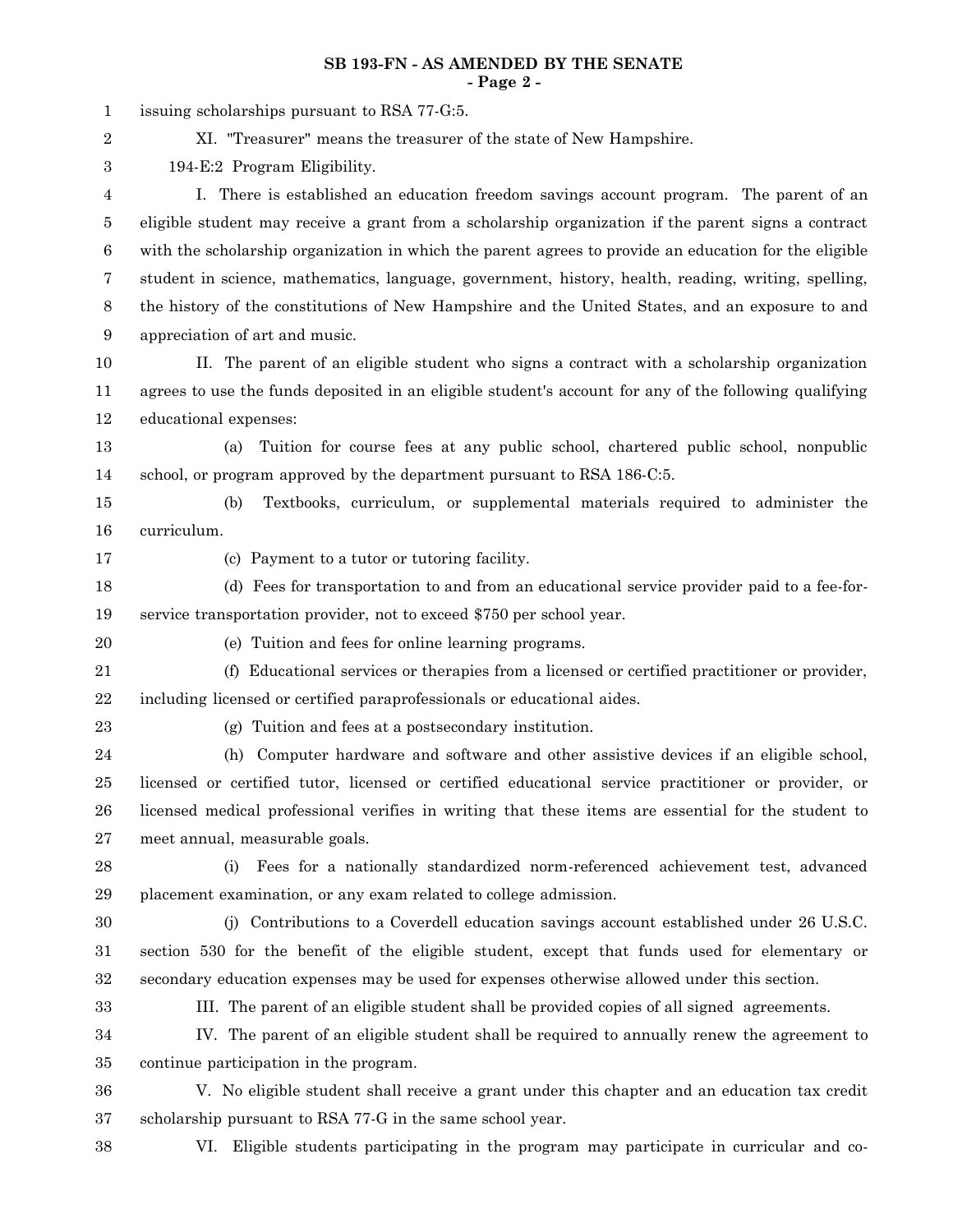#### **SB 193-FN - AS AMENDED BY THE SENATE - Page 3 -**

curricular courses and programs pursuant to RSA 193:1-c. Students in the special school district within the department of corrections established in RSA 194:60 shall not be eligible students. 1 2

VII. An agreement shall be automatically terminated if the eligible student no longer resides in this state, and any funds remaining in the account shall be returned to the state treasury. 3 4

VIII. The failure to enter into an agreement pursuant to this chapter for any school year for which an eligible student is required to attend a public school shall not preclude the parent of such student from entering into an agreement for a subsequent school year. 5 6 7

8

194-E:3 Program Funding and Payment.

I. The scholarship organization shall notify the commissioner of any eligible student whose parents have signed an agreement under RSA 194-E:2. 9 10

II. The commissioner shall transfer to the scholarship organization 90 percent of the per pupil adequate education grant amount pursuant to RSA 198:40-a, plus any differentiated aid, which would be disbursed to the municipality in which the student resides, for deposit into the eligible student's account. 11 12 13 14

III. The commissioner shall transfer to the scholarship organization 50 percent of the per pupil adequate education grant amount pursuant to RSA 198:40-a for an eligible student entering kindergarten for deposit into the eligible student's account. 15 16 17

IV. The funding for an eligible student receiving home education shall be as provided in RSA 77-G:2, I(b). 18 19

V. Funds received pursuant to this program shall not constitute income taxable to the parent of the eligible student or to the eligible student. 20 21

VI. In exchange for the parent's agreement pursuant to RSA 194-E:2, the state treasurer shall transfer funding to the eligible student's account established by the scholarship organization. The transfers shall be made in accordance with the distribution of adequate education grants under RSA 198:42. 22 23 24 25

VII. All eligible student accounts shall be held in institutions qualified by the state treasurer. 26 27

VIII. A scholarship organization shall receive 5 percent of the adequate education grant, including any differentiated aid for which the student would be eligible pursuant to RSA 198:40-a, for administrative expenses. 28 29 30

IX. The department may conduct an audit of an eligible student's account as needed to ensure compliance with this chapter. 31 32

X. The department may remove any eligible student from the program for non-compliance with program eligibility requirements of RSA 194-E:2. 33 34

(a) The parent may appeal the decision of the scholarship organization to the department. 35 36

(b) Any funds remaining in the account for that student shall be sent to the state treasury. 37 38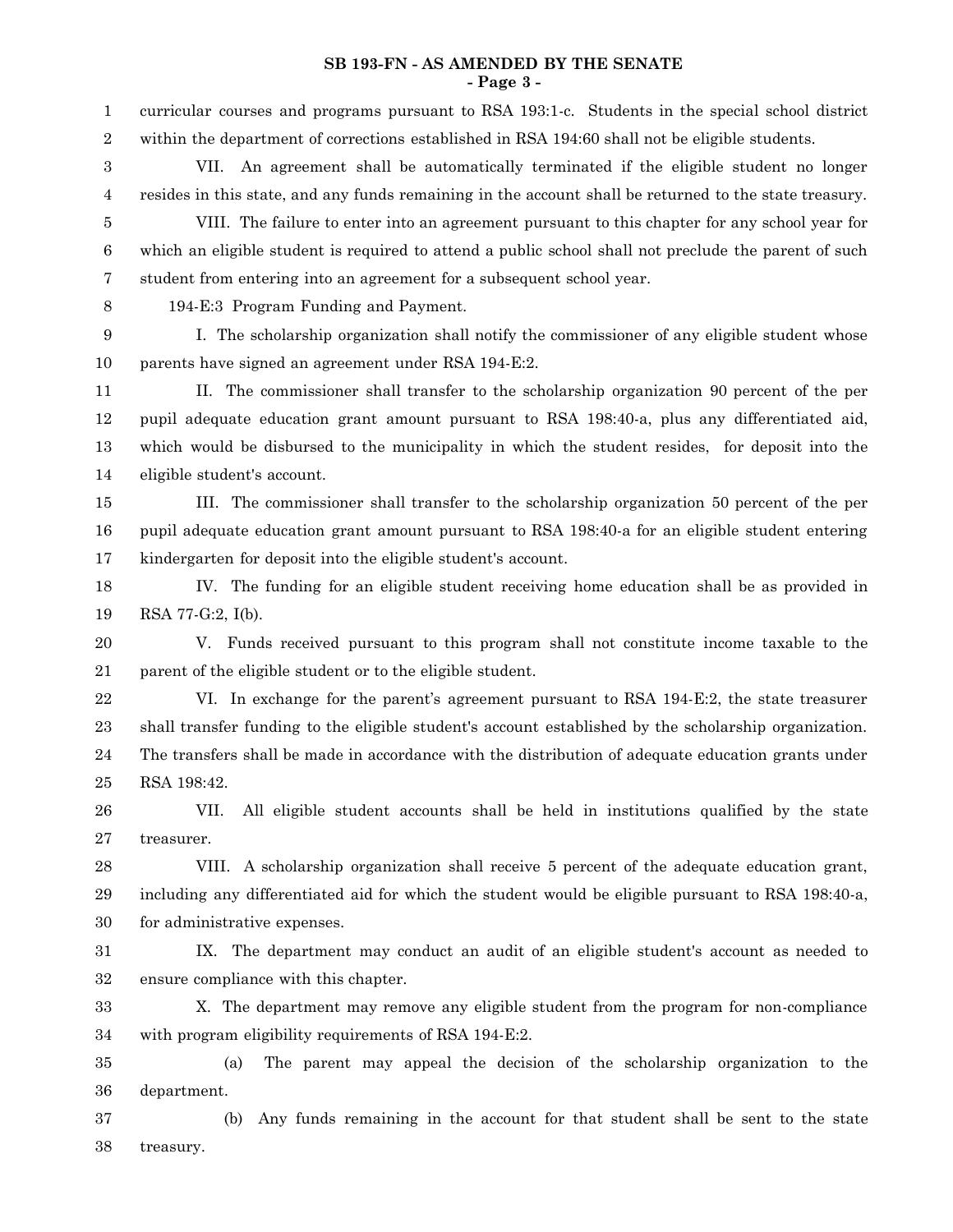## **SB 193-FN - AS AMENDED BY THE SENATE - Page 4 -**

| $\mathbf{1}$     | XI. At the time of the eligible student's graduation from a postsecondary institution or after      |
|------------------|-----------------------------------------------------------------------------------------------------|
| $\boldsymbol{2}$ | a period of 2 consecutive years after high school graduation in which the eligible student does not |
| 3                | enroll in a postsecondary institution, the eligible student's account shall be closed, the parents  |
| $\overline{4}$   | notified, and any remaining funds shall be returned to the state treasury.                          |
| 5                | XII. The scholarship organization or the department may refer cases of fraudulent misuse            |
| 6                | of funds to the attorney general for investigation.                                                 |
| 7                | XIII. A school or educational service provider pursuant to RSA 194-E:2 shall not share,             |
| 8                | refund, or rebate any program funds with the parent or eligible student in any manner.              |
| $\boldsymbol{9}$ | XIV. Parents may make payments for the costs of educational programs and services not               |
| 10               | covered by the funds in their accounts.                                                             |
| 11               | XV. A scholarship organization may receive and expend gifts, grants, and donations of any           |
| 12               | kind from any public or private entity to carry out the purposes of this chapter.                   |
| 13               | 194-E:4 Scholarship Organization; Requirements. A scholarship organization shall:                   |
| 14               | I. Develop and maintain agreement forms in cooperation with the department.                         |
| 15               | II. Provide copies of agreements signed by parents of eligible students to the department.          |
| 16               | III. Comply with all federal and state laws regarding student privacy.                              |
| 17               | IV. Review all receipts for fees and services pursuant to 194-E:2, II.                              |
| 18               | V. Provide biannual reports on the number of students participating in the program, the             |
| 19               | providers of services to students, and the value of the program funds to the department, chairman   |
| 20               | of the house education committee, and the chairman of the senate education committee.               |
| 21               | VI. Provide an annual report to the speaker of the house of representatives, the president of       |
| $\bf 22$         | the senate, the chairman of the house education committee, the chairman of the senate education     |
| 23               | committee, the governor, and the department including:                                              |
| 24               | (a) The number of eligible students with accounts.                                                  |
| 25               | (b) A list of schools and service providers including the number of eligible students               |
| 26               | served.                                                                                             |
| 27               | (c) The value of program funds utilized for services during the year.                               |
| 28               | VII. Conduct an annual survey of parents of eligible students with accounts. The survey             |
| 29               | shall include the number of years the parent has been in the program, the relative satisfaction of  |
| 30               | the parent with the program, and suggestions of the parent for improvement. The survey shall be     |
| 31               | included in the annual report.                                                                      |
| 32               | VIII. Conduct an annual audit of all accounts of eligible students.                                 |
| 33               | 194-E:5 School and Provider of Educational Services; Requirements.                                  |
| 34               | I. Schools and educational service providers shall comply with all federal and state laws           |
| 35               | regarding student privacy.                                                                          |
| 36               | Schools and educational service providers shall furnish receipts for eligible services<br>П.        |
| 37               | pursuant to RSA 194-E:2, II to the parent and the scholarship organization.                         |
| 38               | The school district in which the eligible student resides shall provide a participating<br>Ш.       |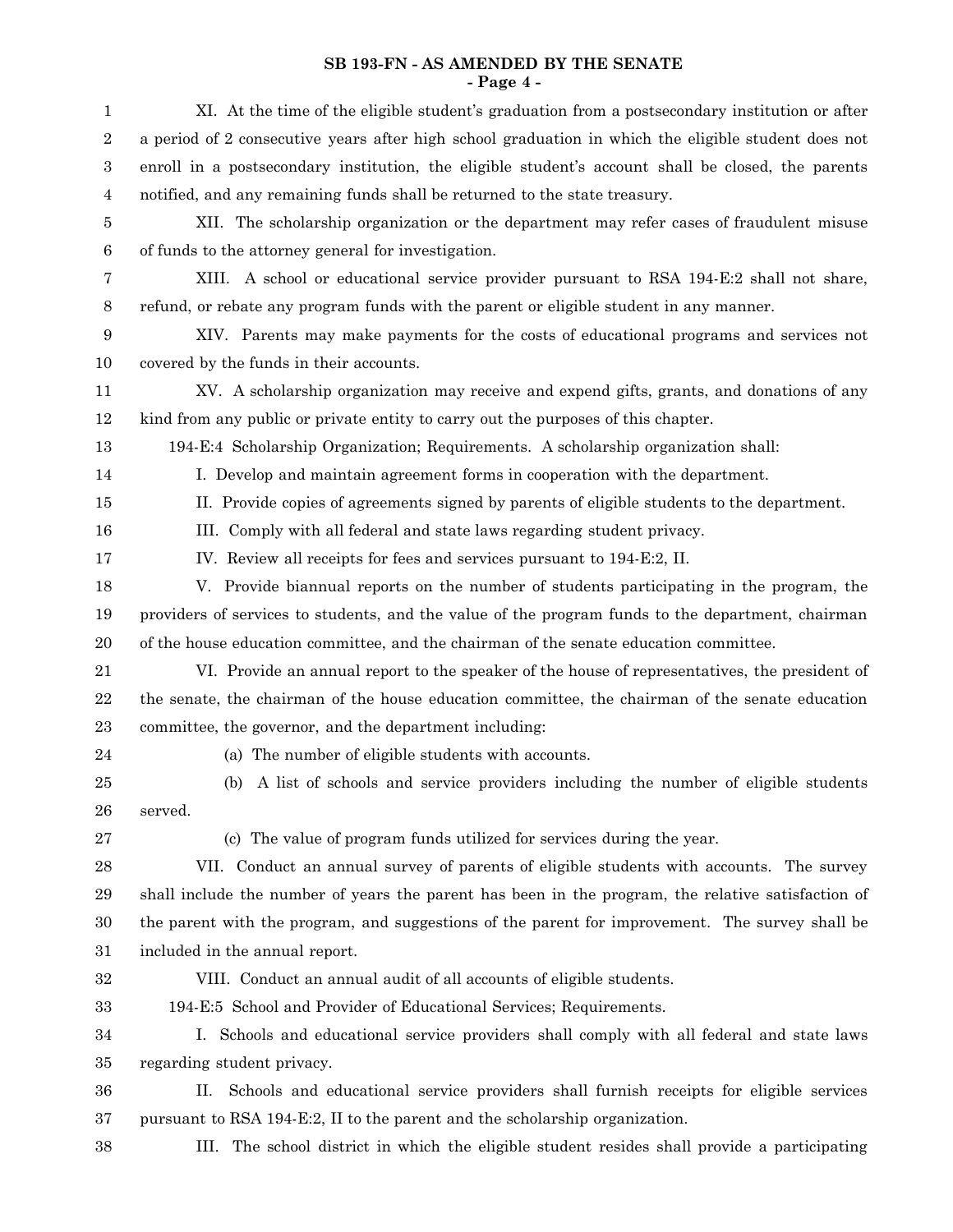## **SB 193-FN - AS AMENDED BY THE SENATE - Page 5 -**

school or educational service provider that has admitted an eligible student under this program with a copy of the student's school records, while complying with the Family Educational Rights 1 2

and Privacy Act of 1974, 20 U.S.C. section 1232 (g), and state policies. 3

194-E:6 Severability. If any provision of this chapter or the application thereof to any person or circumstances is held invalid, such invalidity shall not affect other provisions or applications of the chapter which can be given effect without the invalid provision or application, and to this end the 4 5 6

provisions of this chapter are declared to be severable. 7

2 Effective Date. This act shall take effect 60 days after its passage. 8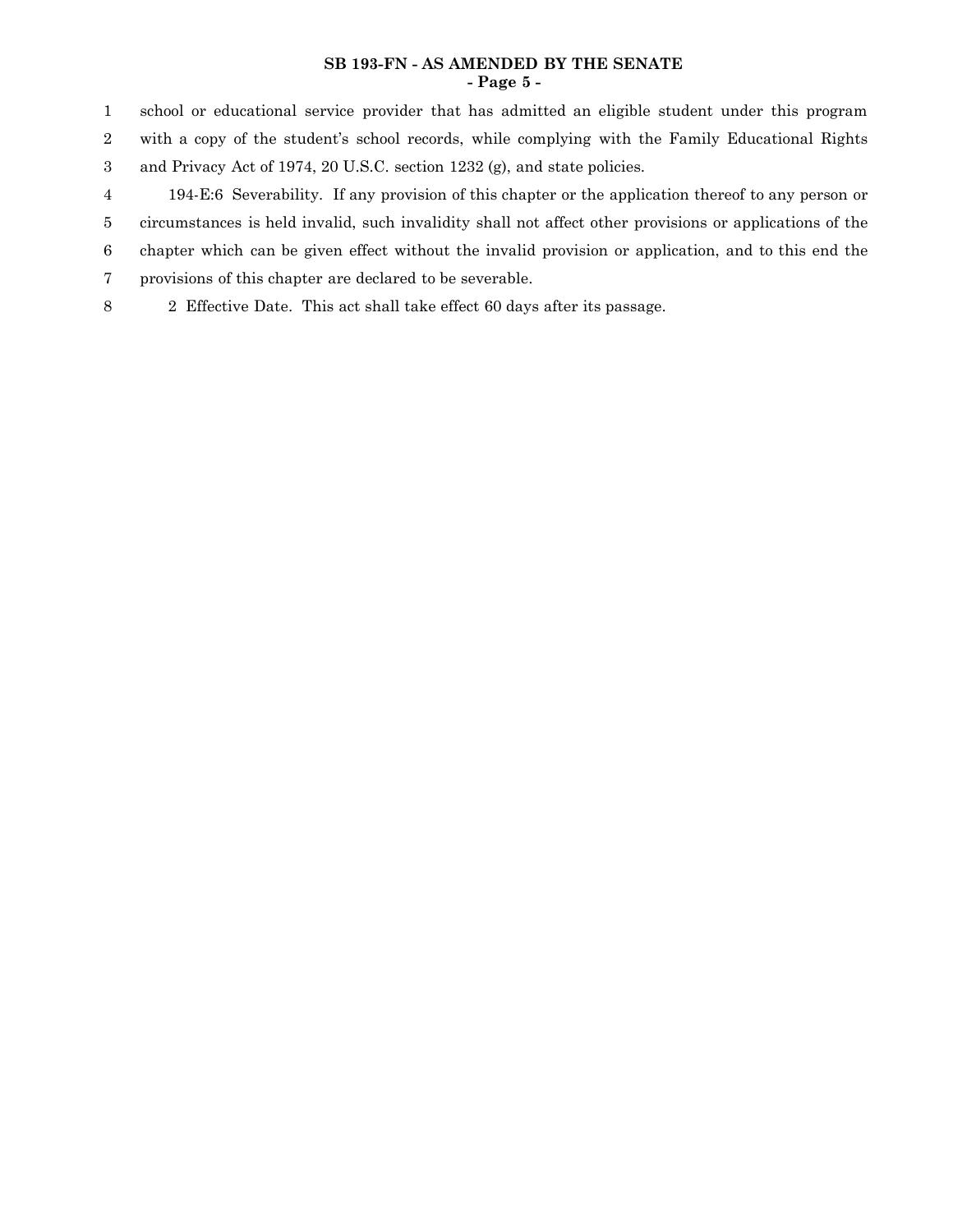LBAO 17-0912 1/27/17

# **SB 193-FN- FISCAL NOTE AS INTRODUCED**

AN ACT establishing education freedom savings accounts for students.

| <b>FISCAL IMPACT:</b><br>[X] State | [ ] County | [X] Local | [ ] None |
|------------------------------------|------------|-----------|----------|
|------------------------------------|------------|-----------|----------|

|                                                  | <b>Estimated Increase / (Decrease)</b> |                |                |                |
|--------------------------------------------------|----------------------------------------|----------------|----------------|----------------|
| <b>STATE:</b>                                    | <b>FY 2018</b>                         | FY 2019        | <b>FY 2020</b> | FY 2021        |
| Appropriation                                    | \$0                                    | \$0            | \$0            | \$0            |
| Revenue                                          | Indeterminable                         | Indeterminable | Indeterminable | Indeterminable |
|                                                  | Decrease                               | Decrease       | Decrease       | Decrease       |
| Expenditures<br>Indeterminable<br>Indeterminable |                                        | Indeterminable | Indeterminable |                |
| <b>Funding Source:</b>                           | [X] General                            | [X] Education  | Highway        | Other          |

**LOCAL:**

| Revenue      | Indeterminable | Indeterminable | Indeterminable | Indeterminable |
|--------------|----------------|----------------|----------------|----------------|
|              | Decrease       | Decrease       | Decrease       | Decrease       |
| Expenditures | $\$0$          | \$0            | $\$0$          | \$0            |

#### **METHODOLOGY:**

This bill establishes the education freedom savings account program to be administered by the Department of Education. The program allows the parent of an eligible child to contract and receive a grant from a scholarship organization to pay for qualifying educational expenses.

Under this bill, scholarship organizations would notify the Department when contracts have been made with parents and the Department shall transfer 90 percent of the per pupil adequate education grant amount pursuant to RSA 198:40-a for grade 1-12 students and 50 percent for kindergarten students, which would be distributed to the municipality in which the student resides, to the student's account, as well as five percent of the per pupil adequate education grant to the scholarship organization for administrative expenses. The Department of Education is unable to estimate how many eligible students would participate in this program and therefore is unable to estimate this bill's impact on state education trust expenditures or local revenues.

This bill authorizes the Department of Revenue Administration to conduct audits of student accounts to ensure compliance, which may increase Department expenditures by an indeterminable amount in FY 2018 and each year thereafter. Also, this bill does not allow for a participating in the education freedom savings account program to receive an education tax credit scholarship and therefore to the extent this program reduces utilization of the education